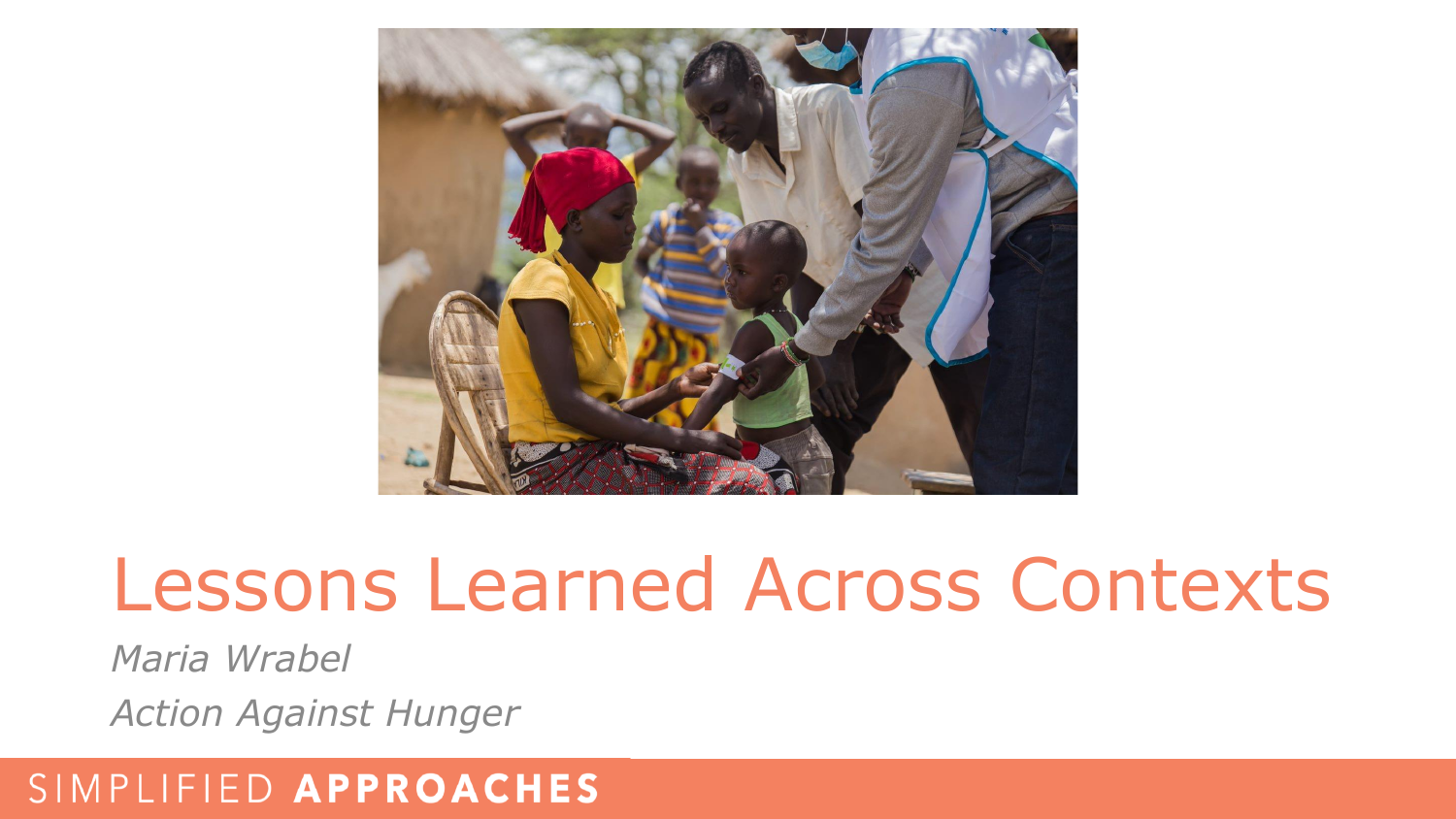# COVID-19 CMAM ADAPTATIONS STUDY

#### **Study Aim:**

To systematically document, analyze, and synthesize information related to adaptations for detection and treatment of child wasting

### **Methods:**

- Survey who, what, where
	- 242 responses
	- 28 countries



- Interviews operational implications
- 46 interviewees
- 20 countries



# SIMPLIFIED APPROACHES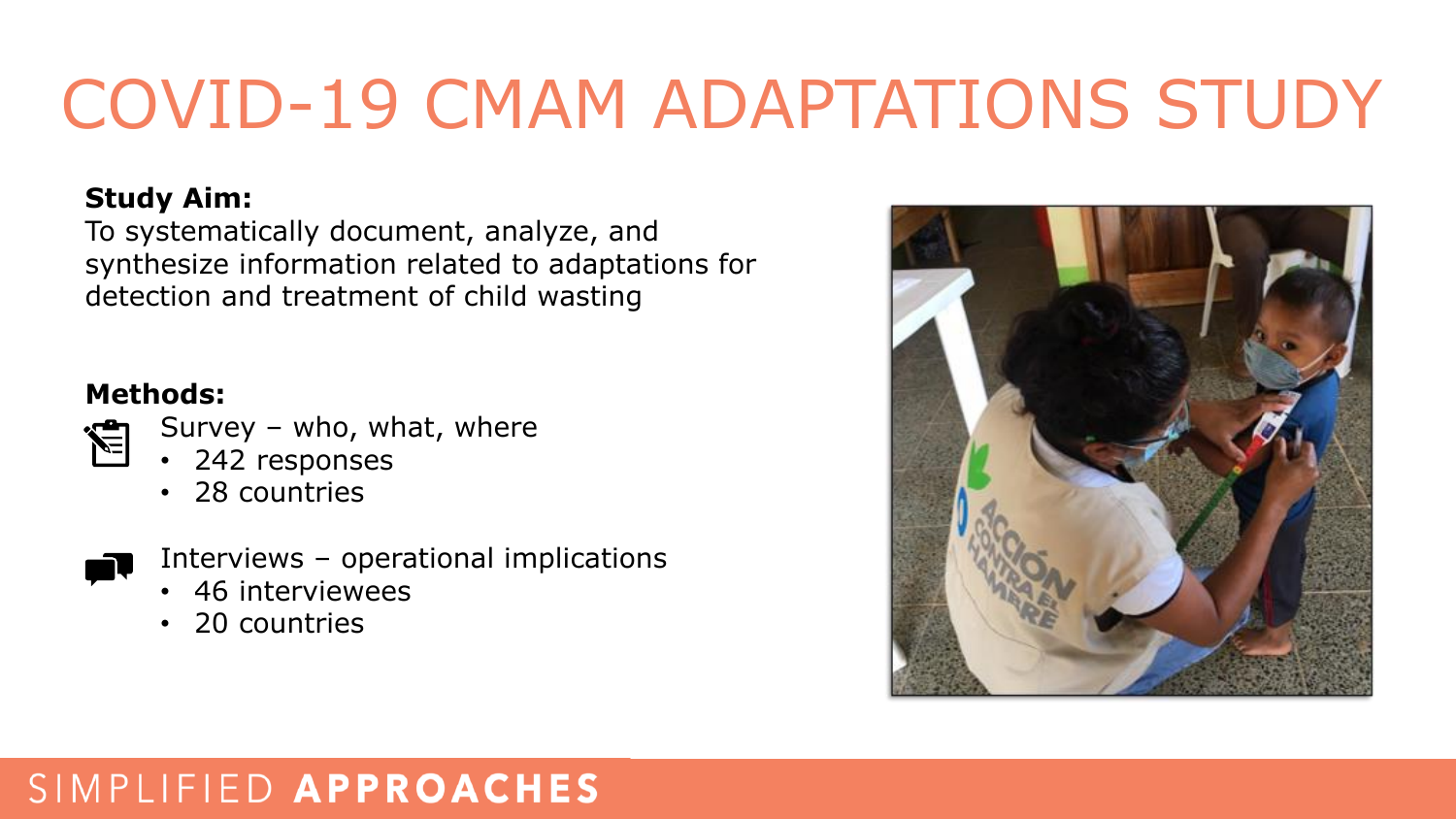# **SUCCESSES**

#### **General**

- Widespread implementation and scale-up during the pandemic
- Enables continued case identification when standard community-based screening is unavailable (e.g., during COVID-19 restrictions, in hard-to-reach areas, etc.)
- Findings from pilot studies have been used to advocate for scale-up
	- Highlights importance of consistent, rigorous monitoring

#### **Operational**

- Using multiple entry points maximizes buy-in and uptake
- Strong relationships between community-based workers and community members a critical foundation for the approach
- Building specific Family MUAC M&E indicators into standard monitoring tools facilitates streamlined data collection

## SIMPLIFIED APPROACHES